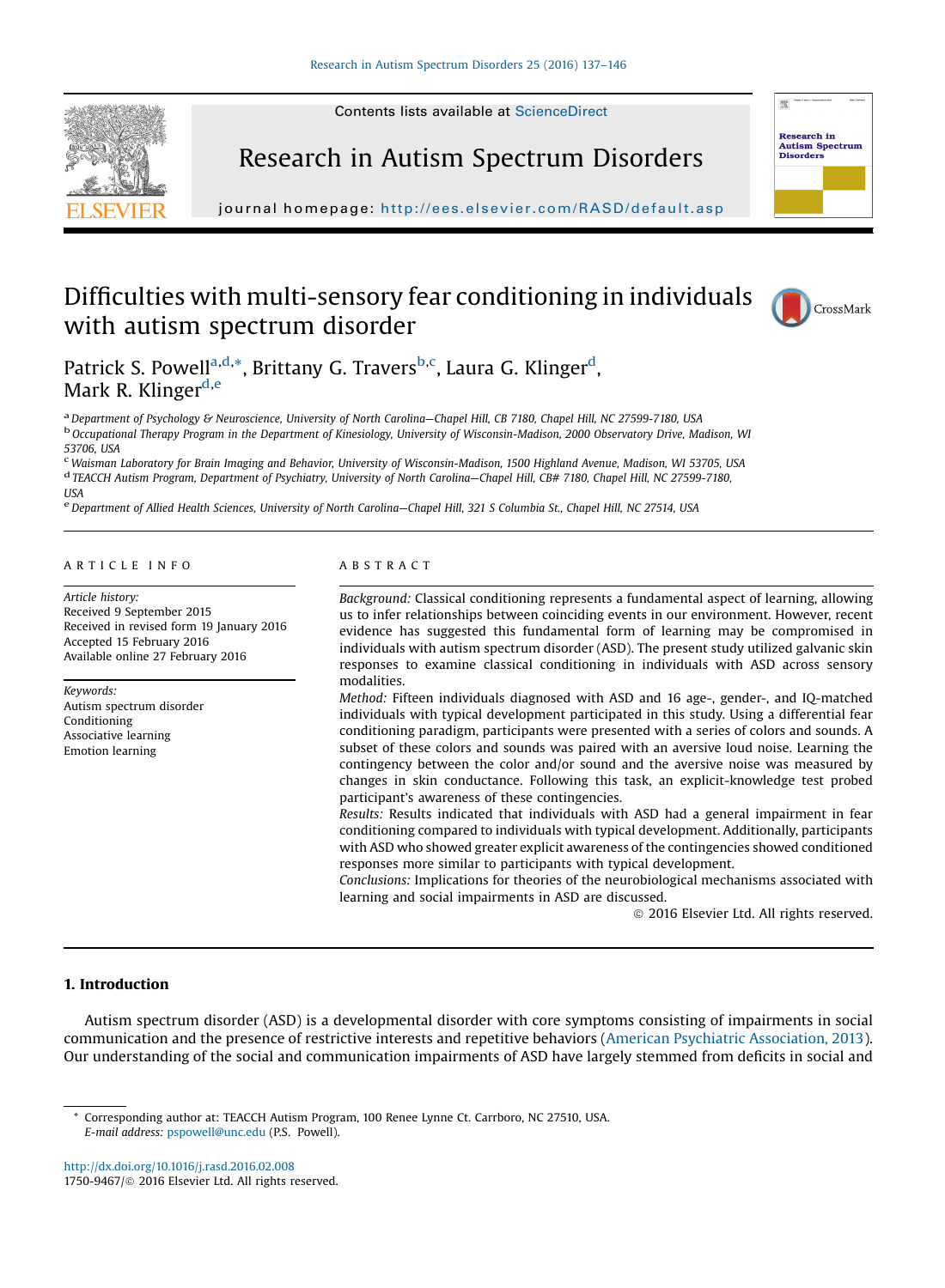emotional processing. These accounts suggest that difficulties in processing emotional information like faces (Adolphs, Sears, & Piven, 2001; Shultz, 2005) or understanding the mental states of others (e.g., theory of mind, Baron-Cohen, 1997) give rise to atypical social behaviors in ASD. However, some authors have argued that another fundamental feature of the ASD phenotype lies in the ability to relate emotional experiences to environmental stimuli. That is, it may not be simply the experience or perception of emotion that is impaired in ASD (e.g., fear) but rather the ability to learn to associate emotional significance to environmental stimuli (Hobson, 1989; Kanner, 1943; Mundy & Sigman, 1989). One way to investigate this is through the use of classical fear conditioning paradigms.

In a traditional classical fear conditioning paradigm, a relatively neutral stimulus, such as a red light (i.e., the conditioned stimulus, CS), is paired with an aversive stimulus such as a loud sound (i.e., the unconditioned stimulus, UCS). Following several pairings of the CS with the UCS, participants begin to learn that presentation of the CS predicts the presentation of the UCS (e.g., the red light predicts the loud sound). Learning is usually assessed by whether participants show a startle or conditioned response (CR) to the CS in the absence of, or prior to, presentation of the UCS. This response is typically measured through galvanic skin response (GSR) or eye-blink magnitude (Knight, Smith, Stein, & Helmstetter, 1999; Knight, Nguyen, & Bandettini, 2003).

Studies of classical fear conditioning in ASD have indicated patterns of both impaired learning (Gaigg & Bowler, 2007; South, Newton, & Chamberlain, 2012), intact learning (Bernier, Dawson, Panagiotides, & Webb, 2005; South, Larson, White, Dana, & Crowley, 2011), and, in one instance, more rapid learning compared to age and IQ-matched individuals with typical development (see Sears, Finn, & Steinmetz, 1994). However, several methodological differences seem to underlie the conflicting patterns of results. Studies finding intact or more rapid conditioning in ASD have measured eye-blink response to a CS which was reinforced on every trial (i.e., 100% reinforcement schedule) and did not include a neutral stimulus (Bernier et al., 2005; Sears et al., 1994). Eye-blink conditioning is known to rely upon cerebellar and limbic system pathways (Steinmetz, Tracy, & Green, 2001), suggesting these pathways may be intact in ASD.

In contrast, studies of differential classical fear conditioning have measured associative learning by comparing changes in the skin conductance response (SCR) to a CS relative to one or more neutral stimuli. This type of conditioning has been linked to amygdala, hippocampal, and prefrontal brain regions (Jarrell, Gentile, Romanski, McCabe, & Schneiderman, 1987; LaBar, LeDoux, Spencer, & Phelps, 1995; Morris, Friston, & Dolan, 1997; Sehlmeyer et al., 2009). Studies of differential conditioning in ASD have found both impaired (Gaigg & Bowler, 2007; South et al., 2012) and intact associative learning (South et al., 2011). The different results may be attributable to an interaction between task complexity and associated brain regions linked to the fear response. For instance, Gaigg and Bowler suggested that the relative complexity of their paradigm may have contributed to the difficulty of the ASD group associating the CS with the UCS. Importantly, the term "complexity" related to differential fear conditioning is defined as a less obvious association between the CS and UCS, an association that can be obscured by the use of multiple neutral stimuli and/or a partial reinforcement schedule (Gaigg & Bowler, 2007). The complexity of the Gaigg and Bowler (2007) paradigm contrasts with a relatively "simple" differential fear conditioning paradigm that involves learning of a simple one-to-one association (i.e., one CS paired with one UCS). For instance, in a similar study by South et al. (2011), using one CS and one neutral stimulus, they demonstrated comparable associative learning between individuals with ASD and individuals with typical development. Because differential fear conditioning paradigms require greater communication between cortical and subcortical brain regions (Jarrell et al., 1987; Morris et al., 1997), poor connectivity between these brain regions in individuals with ASD (Belmonte et al., 2004; Just, Cherkassky, Keller, & Minshew, 2004; Just, Cherkassky, Keller, Kana, & Minshew, 2007; Kana, Keller, Cherkassky, Minshew, & Just, 2006; Minshew & Williams, 2007) may be one explanation why more complex differential conditioning paradigms resulted in poorer learning. That is, learning the association between a visual CS and an auditory UCS when inter-mixed with multiple neutral stimuli may result in poorer learning in ASD for two reasons: (1) learning the association between the CS and UCS requires coordination between visual, auditory, and subcortical brain regions, and (2) discriminating between threatening (i.e., CS) and safe/neutral stimuli requires additional information from pre-frontal brain regions.

Finally, learning in a classical fear conditioning paradigm may also be related to the degree to which individuals are consciously aware of the relation between conditioned and unconditioned stimuli. While it is true that both eye-blink and differential fear conditioning tasks can occur in the presence or absence of explicit awareness (Clark & Squire, 1999; Knight et al., 2003; LaBar et al.,1995; Weike, Schupp, & Hamm, 2007), activation of brain regions associated with explicit processing (e.g., medial temporal lobes; MTL) is less common in eye-blink conditioning tasks (see 'delay conditioning' in Clark, Manns, & Squire, 2002). In contrast, differential fear conditioning is associated with activations in the prefrontal cortex (PFC) and the hippocampus (HC), suggesting that explicit awareness may play a more important role in this type of learning. As a result, differential fear conditioning provides an opportunity to examine the relation between explicit awareness and conditioning in individuals with ASD.

The current study sought to extend previous evidence of impaired classical fear conditioning in ASD using complex presentations. Specifically, the current study used trials with a visual CS (colored square) paired with an auditory UCS (loud tone) and an auditory CS (musical note) paired with an auditory UCS (loud tone), along with two visual and two auditory neutral stimuli. Conditioning was measured as changes in SCRs to stimuli previously paired with the loud sound. Because this was a more complex learning task relative to the simple one CS to one UCS pairing, it was predicted that individuals with ASD would demonstrate poorer classical fear conditioning across modalities (visual CS paired with auditory UCS). That is, individuals with ASD would demonstrate a smaller conditioned response compared to individuals with typical development. However, because less cortical to sub-cortical communication may be required to learn an association within a modality (i.e.,